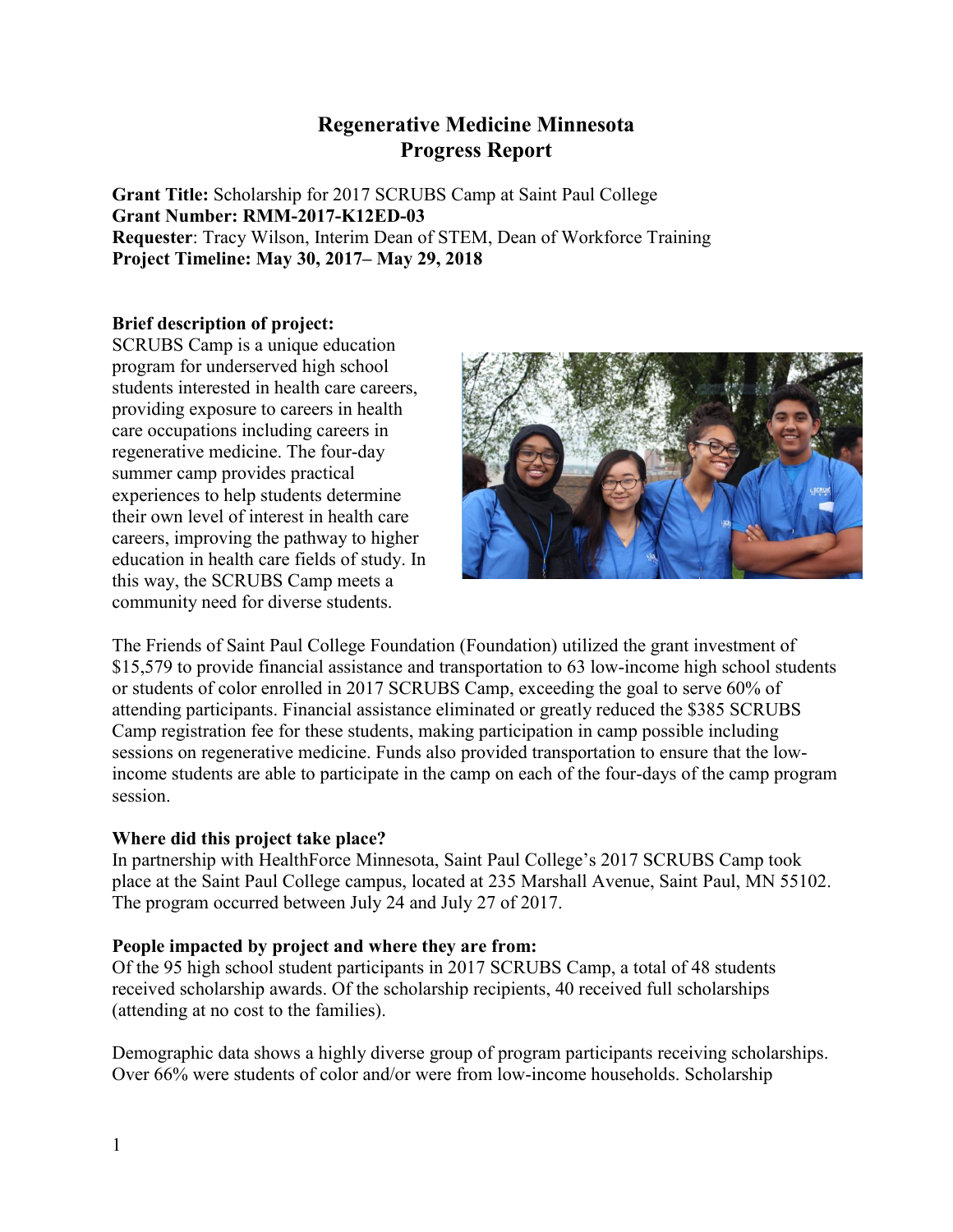recipients were enrolled in the program through 43 local high schools and 100% were entering  $9<sup>th</sup>$  through 12<sup>th</sup> grade in the fall 2017. There were 21 male students and 74 female students.

**What was the outcome of the project?** (Did the project work the way you expected it to? What were the successes? What were the failures? How did it impact regenerative medicine in Minnesota?)

The SCRUBS Camp student survey results show how the program improved interest in health care occupations.

Student Survey Results*:* 

- 90% of participants agreed that they will think more seriously about going to college
- 92% of participants agreed they could see themselves in health care career after college

The Saint Paul College SCRUBS Camp provided students with information about the health science educational opportunities at Saint Paul College. Sharon Blomgren and Jennifer Huston, who organized the camp, along with The Dean of Workforce Training and Continuing Education Tracy Wilson, worked with staff and presenters to cohesively present the continuum of health care opportunities available to college students.

Student responses from the closing camp evaluations included:

"Scrubs Camp helped me to explore specifics of careers in the medical field"

"I liked Stem Cells and Regenerative Medicine the best!"

"This camp showed me that a future in medicine is within my reach."

"I liked experiencing the college life and taking the stem cells and A&P The Body class."

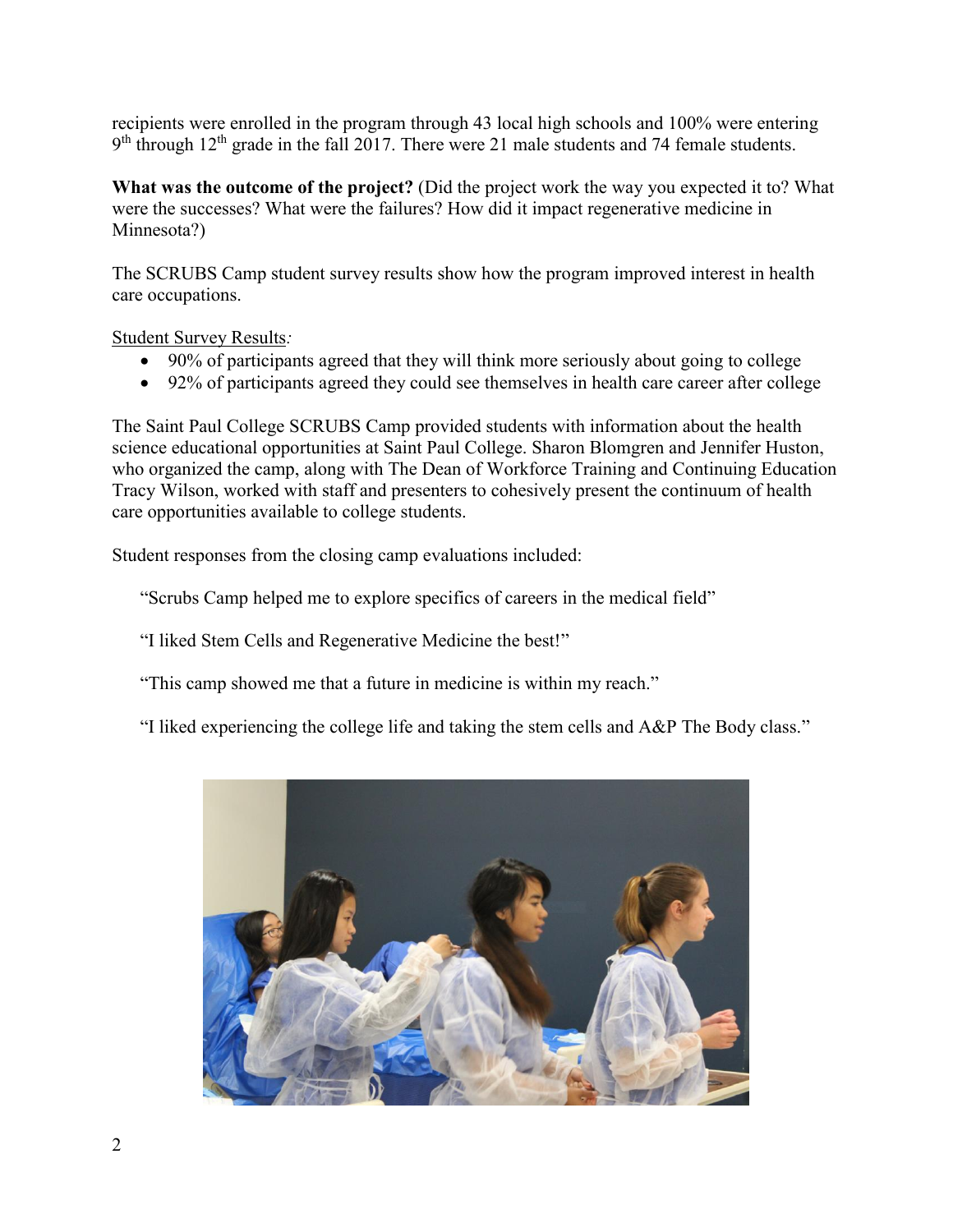Campers attended 8 sessions specifically related to regenerative Medicine. Here are a few descriptions:

#### **Stem Cells and Regenerative Medicine**

The most targeted session was led by Dr. Randy Daughters. The course catalog stated: Learn about the future of medicine – regenerative medicine that is! Regenerative medicine includes the possibility of growing tissues and organs in the laboratory and safely implanting them when the body cannot heal itself. Join faculty from Macalester College as they have you explore the "world of stem cells."

### **MLT - Diagnostic Detectives – Medical Laboratory Science Careers** – Phlebotomy and Hematology

The clinical laboratory is an exciting place where laboratory practitioners' work together with other health care professionals to collect and analyze patient samples and provide important information needed to diagnose illness. Some of the people who work in the lab include the Phlebotomists who collect blood samples from patients and the associate's degree Medical Laboratory Technician or bachelor's degree Medical Laboratory Scientist whose main roles are to perform testing on the samples collected by the Phlebotomist. There are masters and doctorate level Medical Laboratory personnel working on administrative, education, and patient care tasks as well as a medical doctor known as a Pathologist who works exclusively in the lab and performs tasks like the examination of tissue biopsies collected during surgery or full autopsies. In this Diagnostic Detectives activity students have the opportunity to be a Phlebotomist and use practice arms to collect "blood" samples. Students were also able to try out the Medical Laboratory Technician or Scientist role by testing blood samples for hemoglobin and looking at blood cells under the microscope to detect abnormalities that can indicate disease.

#### **A & P: The Body**

The human body is often called, "The Incredible Human Machine". To find out why, come explore our internal anatomy via dissecting some of the organ systems on a representative mammal (fetal pig). Also, explore the physiology of *one* of our organ systems, the Cardiovascular System, by listening to your own heart sounds and recording your own electrocardiogram (ECG). In doing so, you'll learn how the heart works. You'll also learn how to take blood pressure, and what the numbers mean.